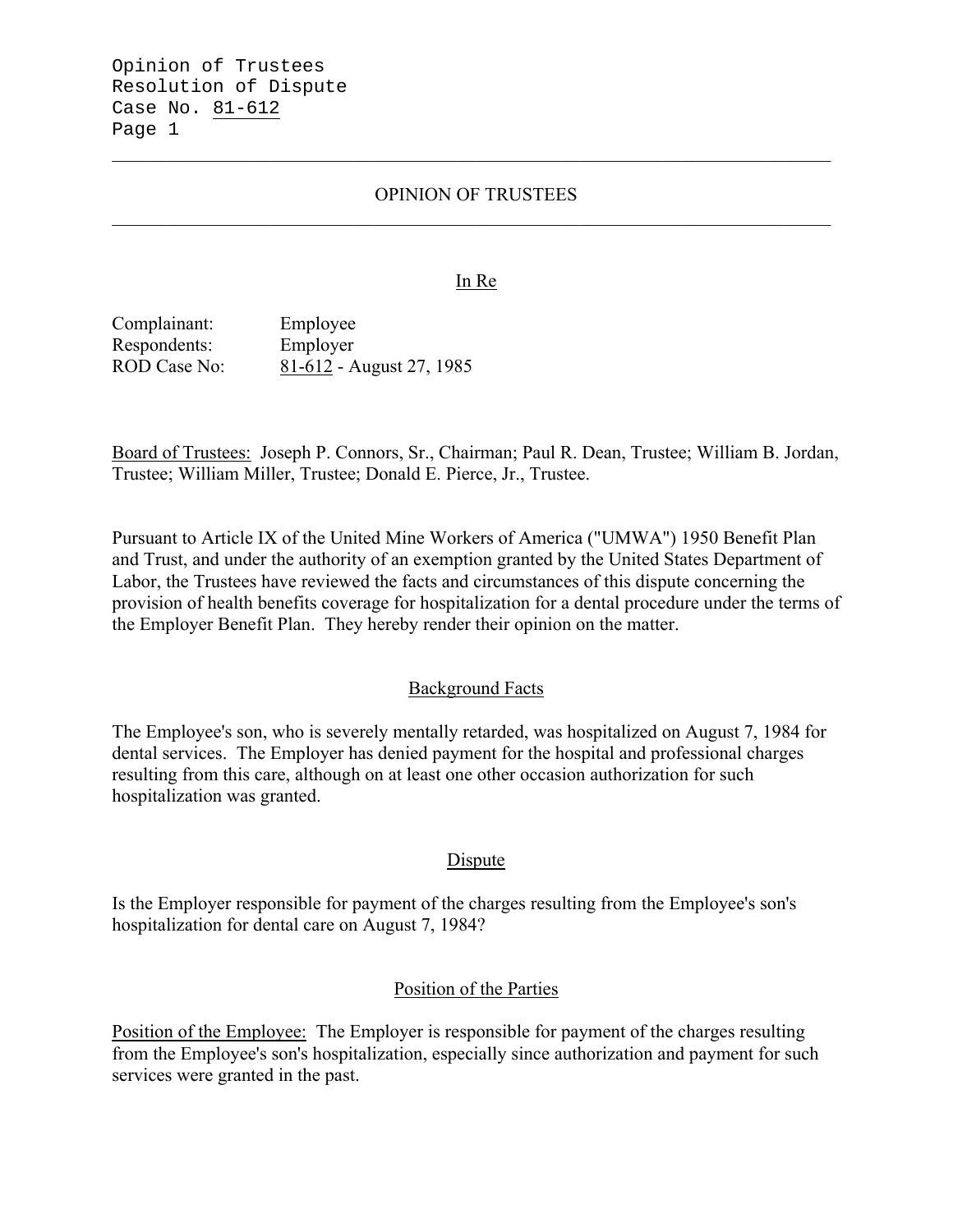Opinion of Trustees Resolution of Dispute Case No. 81-612 Page 2

Position of the Employer: Coverage was denied because the Employee's son was determined not to have a pre-existing medical condition to establish that this admission was medically necessary and because prior approval of the Plan Administrator was not granted in this case, in accordance with Article III. A.  $(1)(g)$ .

# Pertinent Provisions

Article III.A. (1)(g) of the Employer Benefit Plan states in relevant part:

Benefits are also provided for a beneficiary admitted to a hospital for dental procedures only if hospitalization is necessary due to a pre-existing medical condition and prior approval is received from the Plan Administrator.

# Discussion

Article III. A. (1)(g) provides benefits for hospitalization for dental procedures only if such hospitalization is necessary due to a pre-existing medical condition and when prior approval has been received from the Plan Administrator. In this case, the Plan Administrator has indicated that it will waive the prior approval requirement if the Trustees determine that requirements of Article III. A.  $(1)(g)$  were satisfied.

A hospitalization for a dental procedure cannot qualify under this provision based solely on the difficulty, complexity, or extent of the dental service in and of itself; rather, it must be necessary to assure proper medical management, control or treatment of the patient in light of the underlying medical condition. A beneficiary with a history of several heart attacks who needs to have his teeth extracted may qualify for hospitalization. A beneficiary with well-controlled hypertension or diabetes, on the other hand, would normally not qualify for hospitalization.

A Funds medical consultant has reviewed the information in file regarding this dispute. It appears from the medical information supplied by the beneficiary's physician that hospitalization in order to administer general anesthesia is required due to the beneficiary's pre-existing medical condition. Specifically, the beneficiary is severely mentally retarded and, as a result of the mental retardation, is severely and uncontrollably hyperkinetic. These two conditions prevent the oral surgeon from performing the procedure (dental manipulation requiring complete relaxation of the patient) safely and effectively using local anesthesia. The use of a general anesthetic was therefore necessary in this case to permit the required services and to avoid harm to the patient. Under these circumstances, the pre-existing medical condition requirement of Article III. A.  $(1)(g)$  is satisfied.

# Opinion of the Trustees